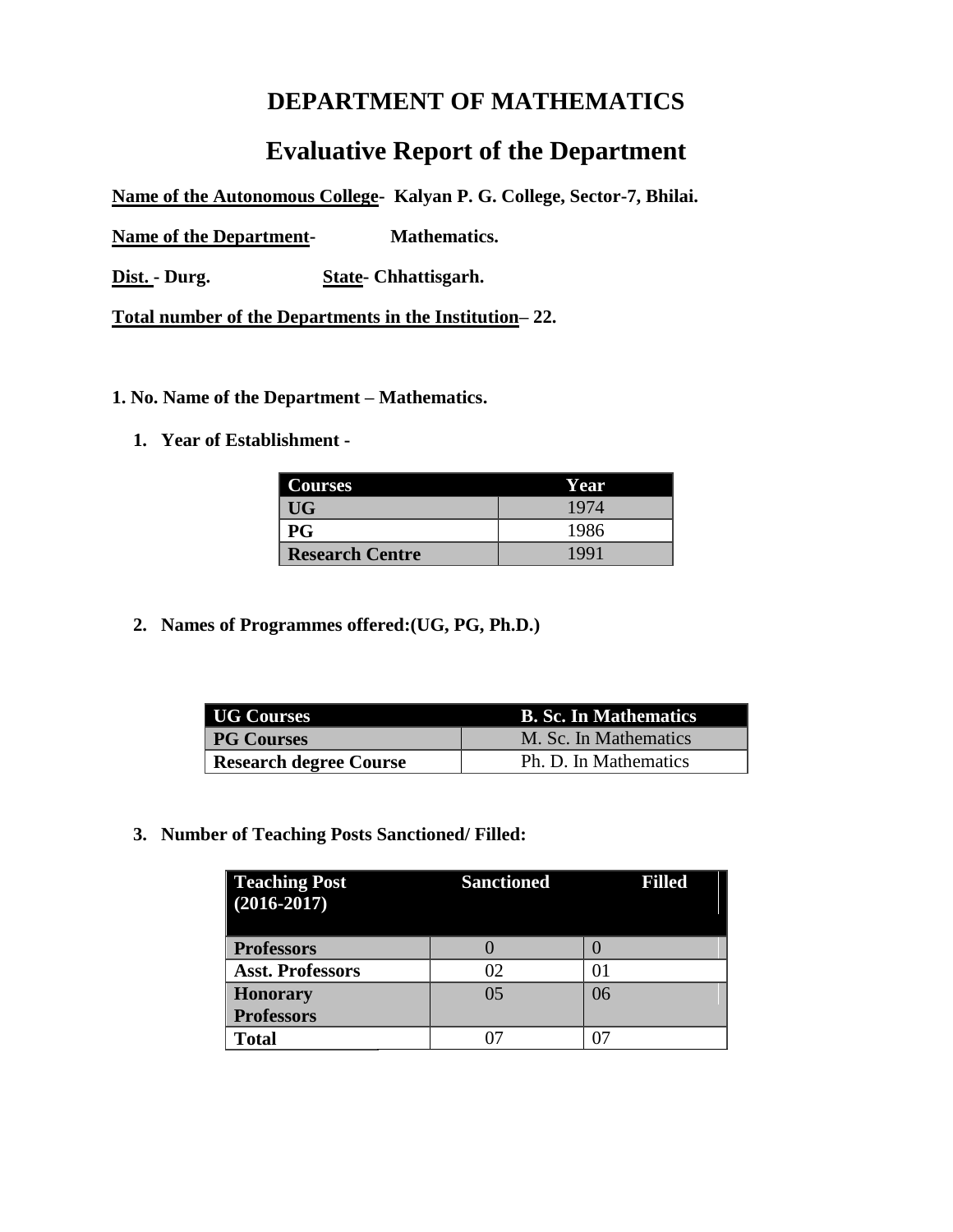| Name of<br>the | Year      | <b>Applica</b><br>tion as |      | <b>Selected</b> |                          | Pass   |              | Percentage               | <b>Total</b>                          |
|----------------|-----------|---------------------------|------|-----------------|--------------------------|--------|--------------|--------------------------|---------------------------------------|
| <b>Course</b>  |           | <b>Receive</b><br>d       | Male | Female          | Male                     | Female | Male<br>(% ) | Female<br>(% )           | <b>Students</b><br>$(2012 -$<br>2017) |
| <b>B.Sc.</b>   | 2012-2013 | 1140                      | 276  | 306             | 188                      | 241    | 32.30        | 41.40                    | 582                                   |
| (I,II,III)     | 2013-2014 | 1280                      | 307  | 336             | 213                      | 266    | 33.13        | 41.37                    | 643                                   |
|                | 2014-2015 | 1132                      | 472  | 448             | 339                      | 399    | 36.85        | 43.37                    | 920                                   |
|                | 2015-2016 | 1390                      | 390  | 279             | 307                      | 241    | 45.89        | 36.02                    | 669                                   |
|                | 2016-2017 | 1460                      | 567  | 242             | $\overline{\phantom{a}}$ |        |              | $\overline{\phantom{m}}$ | 809                                   |
| M.SC           |           |                           |      |                 |                          |        |              |                          |                                       |
| (Prev.,        | 2012-2013 | 190                       | 34   | 42              | 32                       | 41     | 42.10        | 53.94                    | 76                                    |
| Final)         | 2013-2014 | 285                       | 33   | 61              | 31                       | 61     | 32.97        | 64.89                    | 94                                    |
|                | 2014-2015 | 195                       | 29   | 70              | 29                       | 68     | 29.29        | 68.68                    | 99                                    |
|                | 2015-2016 | 293                       | 34   | 64              | 33                       | 63     | 33.67        | 64.28                    | 98                                    |
|                | 2016-2017 | 299                       | 28   | 64              | 22                       | 64     | 20.24        | 58.88                    | 92                                    |
|                |           |                           |      |                 |                          |        |              |                          |                                       |

### **4. Number of Students Enrolled:**

### **5. Number of Research Projects - Total grants received:**

|    |                  | <b>Project</b> Year Name of Investigator | funding<br>Agency<br>(National) | <b>Grants</b><br><b>Sanctioned</b> | <b>Grants received</b> |
|----|------------------|------------------------------------------|---------------------------------|------------------------------------|------------------------|
| 01 | $2014 -$<br>2015 | Dr. G. K. Goswami                        | C.G.Cost                        | $5,00000/-$                        | $4,40,000/-$           |

### **6. Inter – Institutional Collaborative Projects and Associated Grant Received:**

- National Collaboration **Nil.**
- International Collaboration –**Nil.**
- **7. Departmental projects funded by DST-FIST, DBT, ICSSR, etc.; total grants received: Nil.**

The department doesn't have any projects funded by DST-FIST; DBT.

### **8. Special Research Laboratories Sponsored by Created by Industries or Corporate Bodies: Nil.**

The department doesn't have any special research laboratories sponsored by created by industries or corporate bodies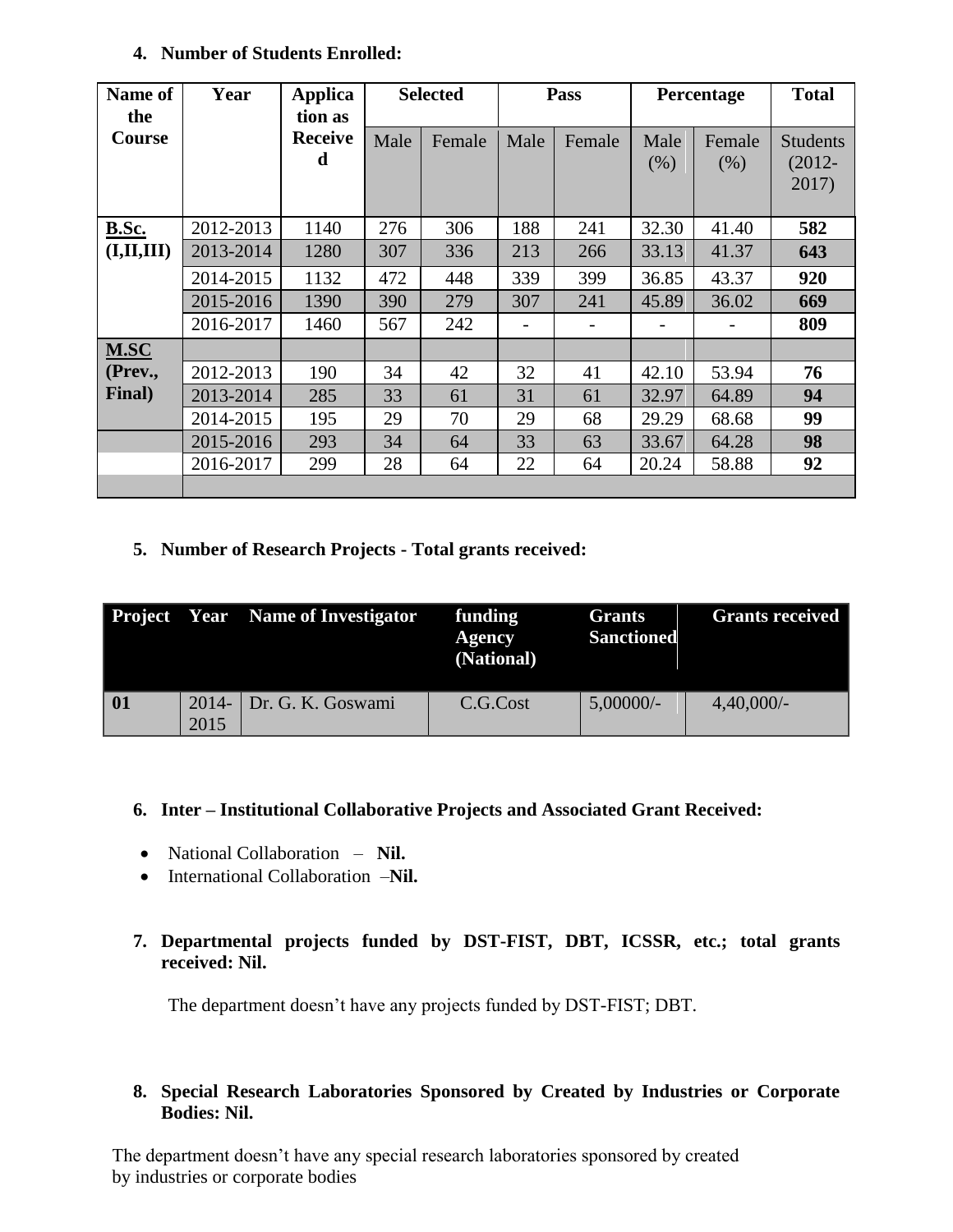### **9. Publications**:

- **Number of papers published- National-4, International– 23.**
- **Number of Books with ISBN- Nil.**
- **Number of Citation Index- 1 to 10/ Avg. 3.33**
- **Number of Impact Factor- 0.51 to 2.638/ Avg. 1.5**
- **Number of h-Index- 5.**

**Description of research papers are given as follows:**

| i. DR. G. K. GOSWAMI |
|----------------------|
|                      |

| S.N                     | Name of the Paper                                                                                                     | Name of the Journal                                                                                                                                           | <b>Impact</b><br>Factor  | <b>Region</b><br>al      | <b>Internatio</b><br>$\bf{nal}$ | <b>Ci</b><br>tat         | <b>ISSN</b><br><b>Number</b> | $h-$<br>ind              |
|-------------------------|-----------------------------------------------------------------------------------------------------------------------|---------------------------------------------------------------------------------------------------------------------------------------------------------------|--------------------------|--------------------------|---------------------------------|--------------------------|------------------------------|--------------------------|
|                         |                                                                                                                       |                                                                                                                                                               |                          | /Nation<br>al            | <b>Approved</b>                 | io<br>$\mathbf n$        |                              | ex                       |
| $\mathbf{1}$            | A cosmological model of<br>thermodynamic open universe                                                                | International Journal<br>of<br>Theoretical<br>Physics                                                                                                         | 0.964<br>(2016)          |                          | $rac{By}{SCI}$                  | $\mathbf{1}$             | <b>ISSN: 157</b><br>2-9575   | $\overline{a}$           |
| $\overline{2}$          | A Bianchi-III Cosmological<br>Model with Imperfect Fluid                                                              | Journal<br>Aditi<br>of<br><b>Mathematical Physics</b>                                                                                                         | $\overline{\phantom{a}}$ | $\overline{\phantom{a}}$ | $\overline{\phantom{a}}$        | $\blacksquare$           | <b>ISSN</b><br>1450-<br>216X | $\overline{\phantom{a}}$ |
| $\overline{\mathbf{3}}$ | Magnetized dark energy and<br>the late time acceleration                                                              | European<br>The<br>Physical Journal Plus<br>(Springer)                                                                                                        | 1.753<br>(2016)          |                          | $\overline{SCI}$                | 10                       | <b>ISSN: 219</b><br>0-5444   |                          |
| 4.                      | \$A\$CDM-type<br>cosmological<br>model<br>observational<br>and<br>constraints                                         | International Journal<br>Theoretical<br>of<br>Physics                                                                                                         | $\overline{a}$           | $\overline{\phantom{a}}$ | $\overline{\phantom{a}}$        | 5                        | ISSN:<br>1572-<br>9575       |                          |
| 5.                      | Anisotropic<br>string<br>cosmological<br>models<br>in<br>Heckmann-Schucking space-<br>time.                           | Astrophysics<br>and<br>Space Science                                                                                                                          | 1.622                    | $\overline{\phantom{a}}$ | SCI                             | $\overline{3}$           | ISSN:<br>1572-<br>946X       | $\equiv$                 |
| 6.                      | Anisotropic<br>universe<br>with<br>magnetized<br>dark<br>energy<br>Astrophys Space.                                   | Astrophysics<br>and<br>Space Science                                                                                                                          | 1.622                    |                          | <b>SCI</b>                      | $\overline{2}$           | ISSN:<br>1572-<br>946X       |                          |
| 7.                      | Lambda-CDM<br>type<br>Heckmann-Schuking<br>model<br>and union 2.1 compilation,<br>Gravitation and Cosmology.          | Gravitation<br>and<br>Cosmology                                                                                                                               | 0.734                    |                          | $\overline{SCI}$                | $\overline{\phantom{a}}$ | ISSN:<br>0202-<br>2893       | $\overline{\phantom{a}}$ |
| 8.                      | \$\Lambda\$-<br>Energy<br>Dark<br>Cosmology.                                                                          | <b>International</b><br><b>Journal</b><br><b>Of</b><br><b>Mathematical</b><br><b>Sciences</b><br>And<br><b>Engineering</b><br><b>Applications</b><br>(IJMSEA) |                          |                          | <b>UGC</b>                      | $\sim$                   | <b>ISSN</b><br>0973-<br>9424 |                          |
| 9.                      | Economic<br>and Performance<br>Evaluation of Two Unit Cold<br>Standby<br>with<br>System<br>Hardware Failure and Human | International Journal<br>of<br>Applied<br>mathematical<br>$\&$<br>Analysis                                                                                    |                          |                          | <b>UGC</b>                      | $\overline{\phantom{a}}$ | <b>ISSN</b><br>0973-<br>3868 |                          |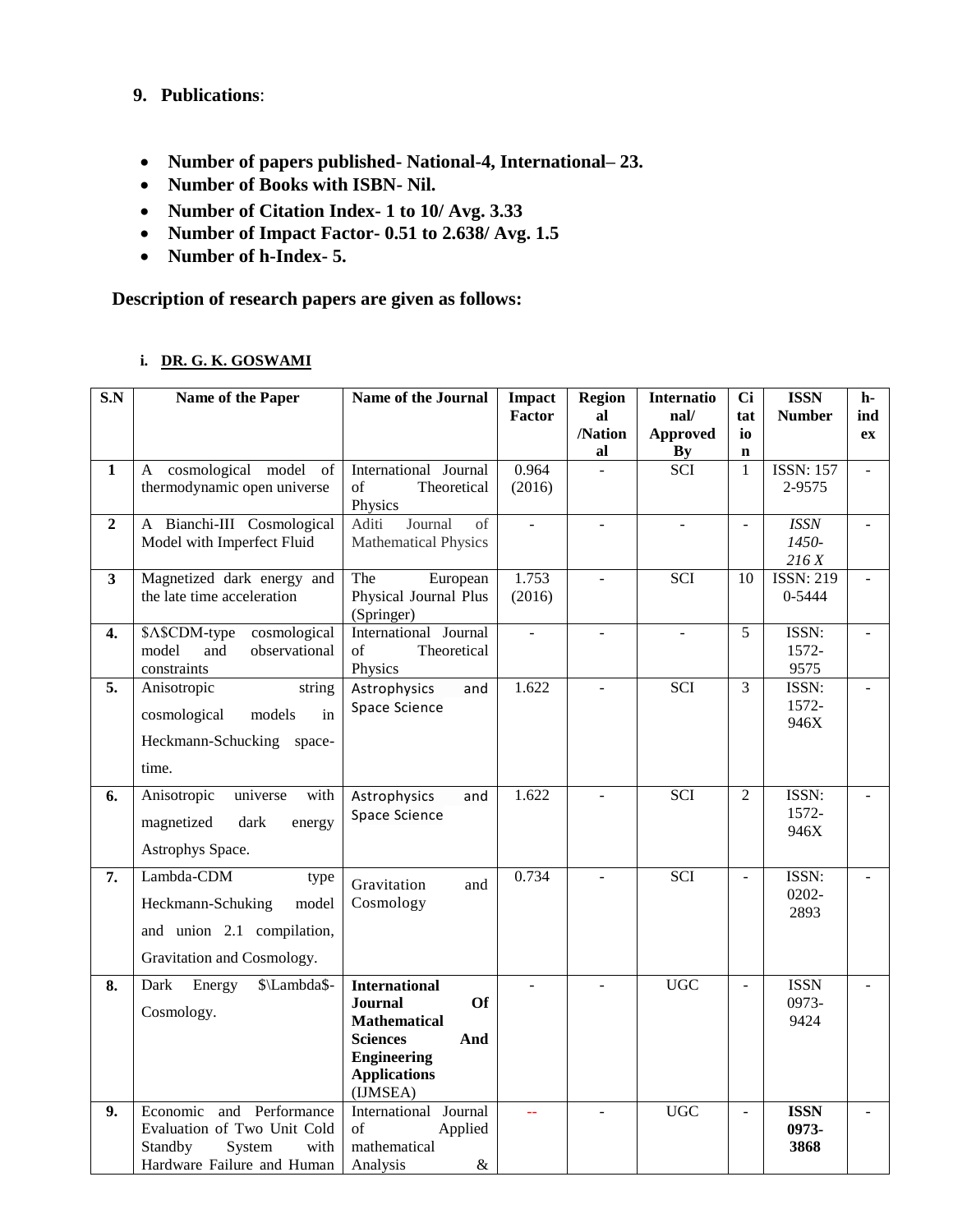|     | Error.                                                                                                                         | Application.                                                              |                 |            |   |                              |  |
|-----|--------------------------------------------------------------------------------------------------------------------------------|---------------------------------------------------------------------------|-----------------|------------|---|------------------------------|--|
| 10. | Reliability<br>Study<br>of<br>Parameters of a System having<br>and<br>units<br>main<br>a l<br>two<br>Redundant associate unit. | International Journal<br><b>Statistics</b><br>of<br>and<br><b>Systems</b> |                 |            | - | <b>ISSN</b><br>0973-<br>2675 |  |
| 11. | Cosmological Parameters for<br>Spacially Flat Universe in BD-<br>theory                                                        | in<br>Research<br>Astronomy<br>and<br>Astrophysics                        | 1.371<br>(2016) | <b>SCI</b> | - | ISSN:<br>1674-<br>4527       |  |

# **ii. MRS. SAPNA THAKUR**

| S.N                     | Name of the Paper                                                                                                                             | <b>Name of the Journal</b>                                                              | <b>Impact</b><br>Factor | <b>Region</b><br>al | <b>Internatio</b><br>$\mathbf{nal}/$ | <b>Ci</b><br>tat  | <b>ISSN</b><br><b>Number</b>    | h-<br>ind |
|-------------------------|-----------------------------------------------------------------------------------------------------------------------------------------------|-----------------------------------------------------------------------------------------|-------------------------|---------------------|--------------------------------------|-------------------|---------------------------------|-----------|
|                         |                                                                                                                                               |                                                                                         |                         | /Nation<br>al       | <b>Approved</b><br>By                | io<br>$\mathbf n$ |                                 | ex        |
| $\mathbf{1}$            | Prevention Measures for<br>Thalassemia in Chhattisgarh,<br>India: with the help of<br>Mathematical Models.                                    | American Journal of<br><b>Mathematics</b><br>and<br>Mathematical<br>Sciences            | ÷.                      |                     |                                      |                   | <b>ISSN</b><br>2278-<br>0874    |           |
| $\mathbf{2}$            | Incidence of Thalassemia and<br>Sickle Cell Disease in<br>Chhattisgarh, Central India:<br><b>Using Hardy-Weinberg</b><br>Equations.           | Journal of Molecular<br>and<br>Genetic<br>Medicine                                      | 1.73                    |                     |                                      | 3                 | ISSN:<br>1747-<br>0862          |           |
| $\overline{\mathbf{3}}$ | <b>Study The Level of Awareness</b><br>Among Sindhi Families of<br>Durg, Chhattisgarh (India): A<br>Questionnaire Based<br>Statistical Study. | International Journal<br>of<br>Pharmacy<br>and<br>Pharmaceutical<br>Sciences            | 0.51                    |                     | Scopus                               | $\blacksquare$    | <b>ISSN</b><br>$0975 -$<br>1491 |           |
| 4.                      | A Mathematical Model<br>to<br>Control the Transmission of<br>Thalassemia Disease using<br>Pure Fractions.                                     | of<br>Indian<br>Journal<br>Science<br>and<br>Technology                                 |                         |                     | Scopus                               | 2                 | ISSN:<br>0974-<br>5645          |           |
| 5.                      | Design of a Fuzzy Model for<br>Thalassemia<br>Disease<br>Diagnosis: using Mamdani<br>type Fuzzy Inference System<br>(FIS).                    | International Journal<br>Pharmacy<br>of<br>and<br>Pharmaceutical<br>Sciences            | 0.51                    |                     | Scopus                               | $\overline{c}$    | <b>ISSN</b><br>$0975 -$<br>1491 |           |
| 6.                      | Detection<br>of<br>of<br>type<br>Thalassemia<br>disease<br>in<br>fuzzy<br>patients:<br>logic<br>A<br>approach.                                | International Journal<br>of<br>Applied<br>Pharmaceutical<br>Sciences<br>and<br>Research |                         |                     |                                      |                   | ISSN:<br>2455-<br>8095          |           |
| 7.                      | Complex behavior of prey-<br>system exhibiting<br>predator<br>defense:<br>A<br>group<br>mathematical modeling study                           | Chaos,<br><b>Solitons</b><br>$\alpha$<br>Fractals                                       | 1.455                   |                     | <b>SCI</b>                           |                   | ISSN:<br>0960-<br>0779          |           |
| 8.                      | Application of Fuzzy Logic<br>for Presentation of an Expert                                                                                   | International Journal<br>Computer<br>of<br>Sciences<br>and                              | 2.638<br>(2016)         |                     |                                      | $\overline{a}$    | ISSN:<br>2347-<br>2693          |           |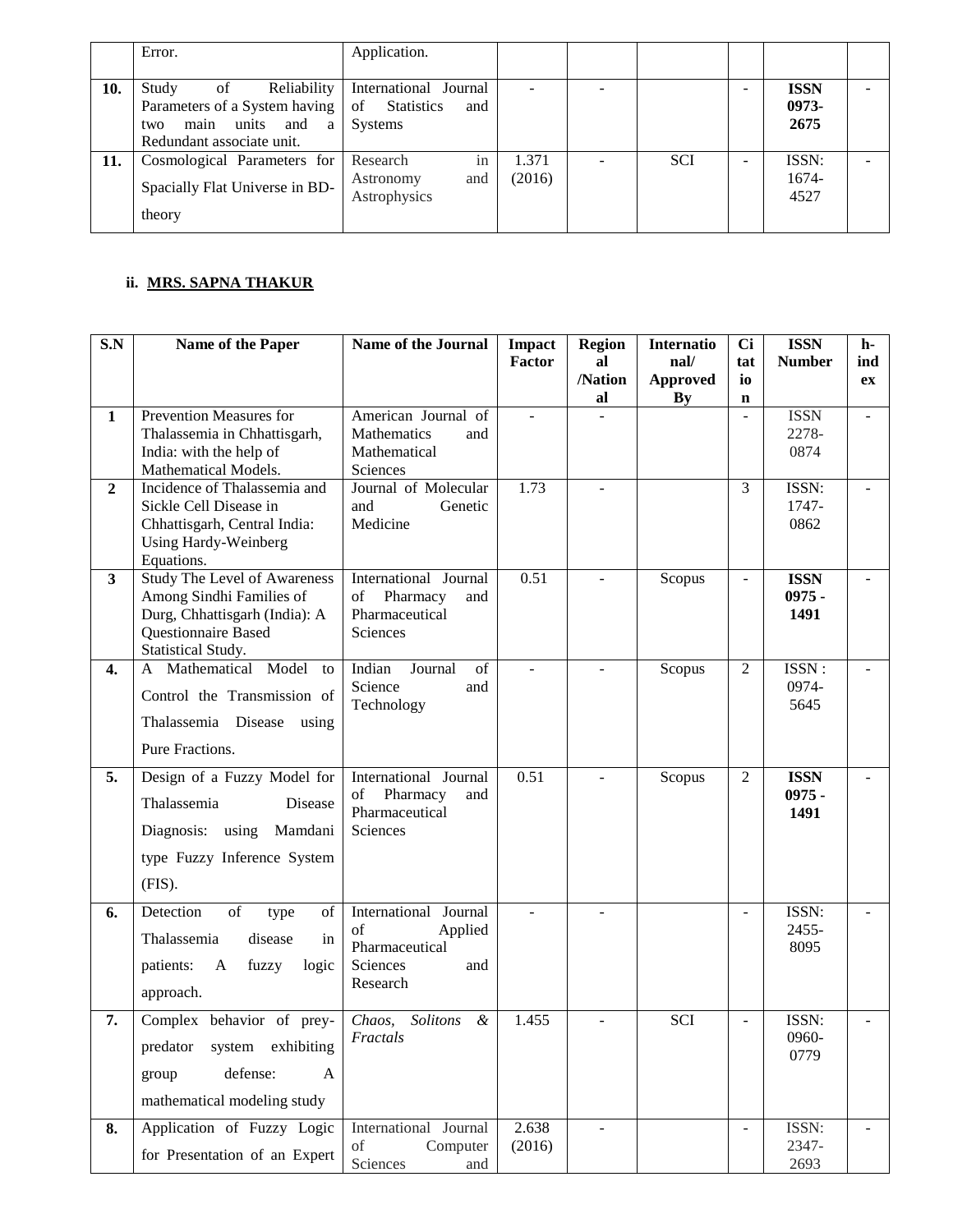| System to Diagnose Engineering<br>Fuzzy |  |  |  |  |
|-----------------------------------------|--|--|--|--|
| T11                                     |  |  |  |  |

### **iii. HEMANT KUMAR SAW**

| S.N              | Name of the Paper                                                                                                                                            | <b>Name of the Journal</b>                                                                  | Impact<br>Factor         | <b>Regional</b><br>/Nationa | Internati<br>onal/    | <b>Cit</b><br>atio | <b>ISSN</b><br><b>Number</b> | $h-$<br>ind |
|------------------|--------------------------------------------------------------------------------------------------------------------------------------------------------------|---------------------------------------------------------------------------------------------|--------------------------|-----------------------------|-----------------------|--------------------|------------------------------|-------------|
|                  |                                                                                                                                                              |                                                                                             |                          | 1                           | <b>Approved</b><br>By | $\mathbf n$        |                              | ex          |
| 1.               | Modelling<br>Stochastic<br>and<br>Reliability Analysis of a RO<br>Membrane System Used in<br>Water Purification System<br>with Patience -Time for<br>Repair. | International Journal<br>of<br>Engineering<br>Research<br>&<br>Technology (IJERT)           | 2.85                     |                             | <b>UGC</b>            |                    | ISSN:<br>2278-<br>0181       |             |
| 2.               | Profit analysis of Hulling<br>system in Rice-mill Plant with<br>change in demand and PM at<br>down<br>state<br>subject<br>to<br>maximum operation time.      | International <i>i</i> .<br>of<br>math.<br>sci.<br>&<br>Engg.Appls.<br>(IJMSEA)             | 0.5250<br>(2015)         | <b>National</b>             | <b>UGC</b>            |                    | <b>ISSN</b><br>0973-<br>9424 |             |
| 3.               | Reliability<br>Modelling<br>and<br>Analysis of Single unit system<br>with Environmental Failure<br>and PM at MOT.                                            | <b>Bulletin</b><br>of<br>the<br>Calcutta<br><b>Mathematical Society</b>                     |                          | National                    | <b>UGC</b>            |                    | <b>ISSN</b><br>0008-659      |             |
| $\overline{4}$ . | Economic and Performance<br>evaluation of a Stochastic<br>Model with Hardware failure<br>and Human error.                                                    | $\overline{\text{of}}$<br><b>Bulletin</b><br>the<br>Calcutta<br><b>Mathematical Society</b> | $\overline{\phantom{a}}$ | National                    | <b>UGC</b>            | $\overline{a}$     | <b>ISSN</b><br>0008-659      |             |
| 5.               | Reliability Availability Cost<br>analysis (RAC) of Three Unit<br>System.                                                                                     | of<br>Journal<br>the<br>Calcutta<br><b>Mathematical Society</b>                             | ÷.                       | National                    | <b>UGC</b>            |                    |                              |             |
| 6.               | Economic and Performance<br>Evaluation of Two Unit Cold<br>Standby<br>System<br>with<br>Hardware Failure and Human<br>Error.                                 | International Journal<br>of<br>Applied<br>mathematical<br>Analysis<br>&<br>Application.     |                          |                             | <b>UGC</b>            |                    | <b>ISSN</b><br>0973-<br>3868 |             |

### **iv. H. L. MANKER**

| S.N | Name of the Paper                | <b>Name of the Journal</b> | Impact        | <b>Region</b> | Internatio                | <b>Ci</b> | <b>ISSN</b>   | h-  |
|-----|----------------------------------|----------------------------|---------------|---------------|---------------------------|-----------|---------------|-----|
|     |                                  |                            | <b>Factor</b> | al            | $\mathbf{nal}/\mathbf{a}$ | tat       | <b>Number</b> | ind |
|     |                                  |                            |               | /Nation       | <b>Approved</b>           | io        |               | ex  |
|     |                                  |                            |               | al            | By                        | n         |               |     |
| 1.  | Mtbf Analysis of the Two-        | International<br>Journal   | 2.38          |               |                           | -         | ISSN:         |     |
|     |                                  | of Engineering And         |               |               |                           |           | 2319-         |     |
|     | with<br>Series<br>System<br>Unit | <b>Computer Science</b>    |               |               |                           |           | 7242          |     |
|     | Raipur Facility.                 |                            |               |               |                           |           |               |     |
| 2.  | of<br>Reliability<br>Study       | Journal of Advances        |               |               |                           |           | ISSN:         |     |
|     |                                  | in Mathematics             |               |               |                           |           | 2347-         |     |
|     | Parameters of a System with      |                            |               |               |                           |           | 1921          |     |
|     | two Main, one Standby Unit &     |                            |               |               |                           |           |               |     |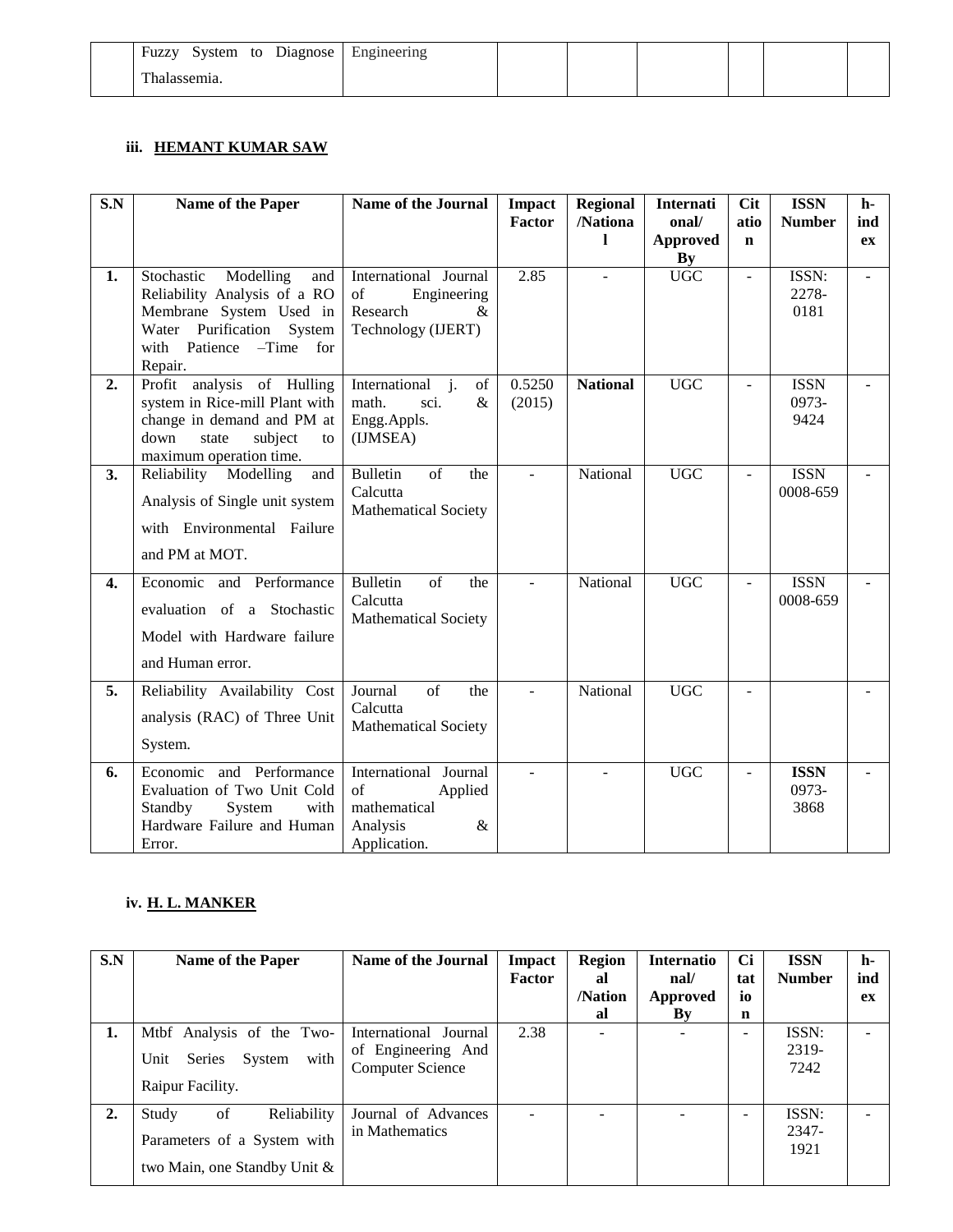|    | amp; two Associate Units.                                                                                 |                                         |       |         |      |   |                |  |
|----|-----------------------------------------------------------------------------------------------------------|-----------------------------------------|-------|---------|------|---|----------------|--|
| 3. | Journal of Advances<br>Reliability<br>Evaluation<br>of<br>Parameters of a System having<br>in Mathematics |                                         | 1.296 |         |      |   | ISSN:<br>2347- |  |
|    | threeIndependent Components                                                                               |                                         |       |         |      |   | 1921           |  |
|    | with Repair Facility.                                                                                     |                                         |       |         |      |   |                |  |
| 4. | of<br>Reliability<br>Study                                                                                | International Journal                   |       |         |      |   | <b>ISSN</b>    |  |
|    | Parameters of a System having                                                                             | <b>Statistics</b><br>of<br>and          |       |         |      |   | $0973-$        |  |
|    | main units and<br>two<br>a                                                                                | <b>Systems</b>                          |       |         |      |   | 2675           |  |
|    | Redundant associate unit.                                                                                 |                                         |       |         |      |   |                |  |
| 5. | Reliability Availability Cost                                                                             | of<br>Journal<br>the                    |       | Nationa | UGC. | - |                |  |
|    | analysis (RAC) of Three Unit                                                                              | Calcutta<br><b>Mathematical Society</b> |       |         |      |   |                |  |
|    | System.                                                                                                   |                                         |       |         |      |   |                |  |

- **10. Details of Patents and Income Generated: Nil.**
- **11. Areas of consultancy and income generated: Nil.**
- **12. Awards / recognitions received at the National and International level by Faculty/ Doctoral/ post doctoral fellows/ Students: Nil.**

**Faculty- Nil.**

**Doctoral/Post Doctoral Fellows- Nil.**

 **Students- Nil.**

 **Students State Level-02:**

| <b>S.N.</b> | <b>Award/Recognition</b> | <b>Students</b>            | Amount   | Year |
|-------------|--------------------------|----------------------------|----------|------|
| 01          | <b>Cash Prize Award</b>  | Vinay<br>Kumar<br>Masiyare | 1,300.00 | 2013 |
| 02          | Cash Prize Award         | Khemprakash                | 1,300.00 | 2013 |

**13. How many students have cleared Civil Services, Defense Services, Defense Services examinations, NET, SET (SLET), GATE and any other competitive examinations: 02.**

| <b>S.N.</b> | <b>Name of Student</b> | <b>Clear competitive examinations</b> |            |            |      |
|-------------|------------------------|---------------------------------------|------------|------------|------|
|             |                        | <b>NET</b>                            | Year       | <b>SET</b> | Year |
| 01          | Vinay Kumar Masiyare   | Yes                                   | 2014, 2015 | Yes        | 2013 |
| 02          | Pradeep Kumar Dadsena  | Yes                                   | 2015       |            |      |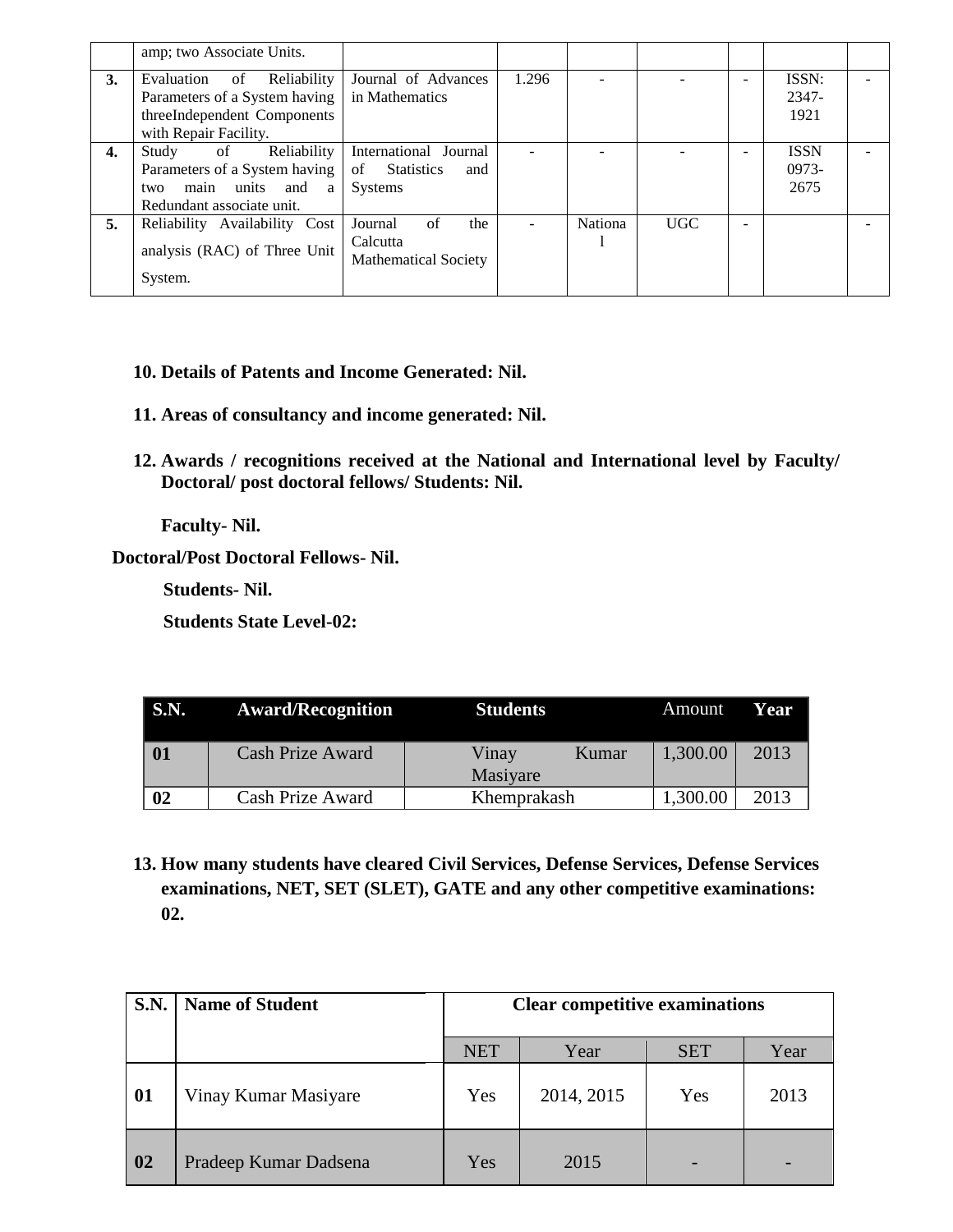# **14. List of Doctoral, Post- Doctoral Students and Research Associates:**

| S.<br>N.       | <b>Fields</b>                               | <b>Result</b> |                       | Name of the students                                      | <b>From the Host</b><br><b>Institution/Unive</b><br>rsity | <b>From other</b><br><b>Institution/Univ</b><br>ersity |
|----------------|---------------------------------------------|---------------|-----------------------|-----------------------------------------------------------|-----------------------------------------------------------|--------------------------------------------------------|
| 01             | <b>Doctoral</b><br><b>Students</b>          | 02            | i.<br>ii<br>$\bullet$ | Dr. Smt. Mandvi<br>Mishra.<br>Dr. Ramnarayan<br>Dewangan. | N <sub>0</sub>                                            | Yes                                                    |
| 02             | Post-<br><b>Doctoral</b><br><b>Students</b> | <b>Nil</b>    |                       |                                                           |                                                           |                                                        |
| 0 <sub>3</sub> | <b>Research</b><br><b>Associates</b>        | 01            | i.                    | Dr. Ramnarayan<br>Dewangan.                               | <b>Yes</b>                                                | N <sub>0</sub>                                         |

**15. Number of Research Scholars/ Post Graduate Students getting financial assistance from the University / State/ Central:** 

**Post Graduate Students getting financial assistance from state – 67. The following table givenyear wise description of the students:**

| Year         |                   | <b>Students Getting Financial Assistance</b> |                                         |                |  |  |
|--------------|-------------------|----------------------------------------------|-----------------------------------------|----------------|--|--|
|              | <b>University</b> | <b>State</b>                                 |                                         | <b>Central</b> |  |  |
|              |                   | <b>Research</b><br><b>Scholars</b>           | <b>Post Graduate</b><br><b>Students</b> |                |  |  |
| 2012-2013    | <b>Nil</b>        | <b>Nil</b>                                   | <b>Nil</b>                              | <b>Nil</b>     |  |  |
| 2013-2014    | <b>Nil</b>        | <b>Nil</b>                                   | 14                                      | <b>Nil</b>     |  |  |
| 2014-2015    | <b>Nil</b>        | <b>Nil</b>                                   | 18                                      | <b>Nil</b>     |  |  |
| 2015-2016    | <b>Nil</b>        | <b>Nil</b>                                   | 23                                      | <b>Nil</b>     |  |  |
| 2016-2017    | Nil               | <b>Nil</b>                                   | 12                                      | <b>Nil</b>     |  |  |
| <b>Total</b> | <b>Nil</b>        | <b>Nil</b>                                   | 67                                      | <b>Nil</b>     |  |  |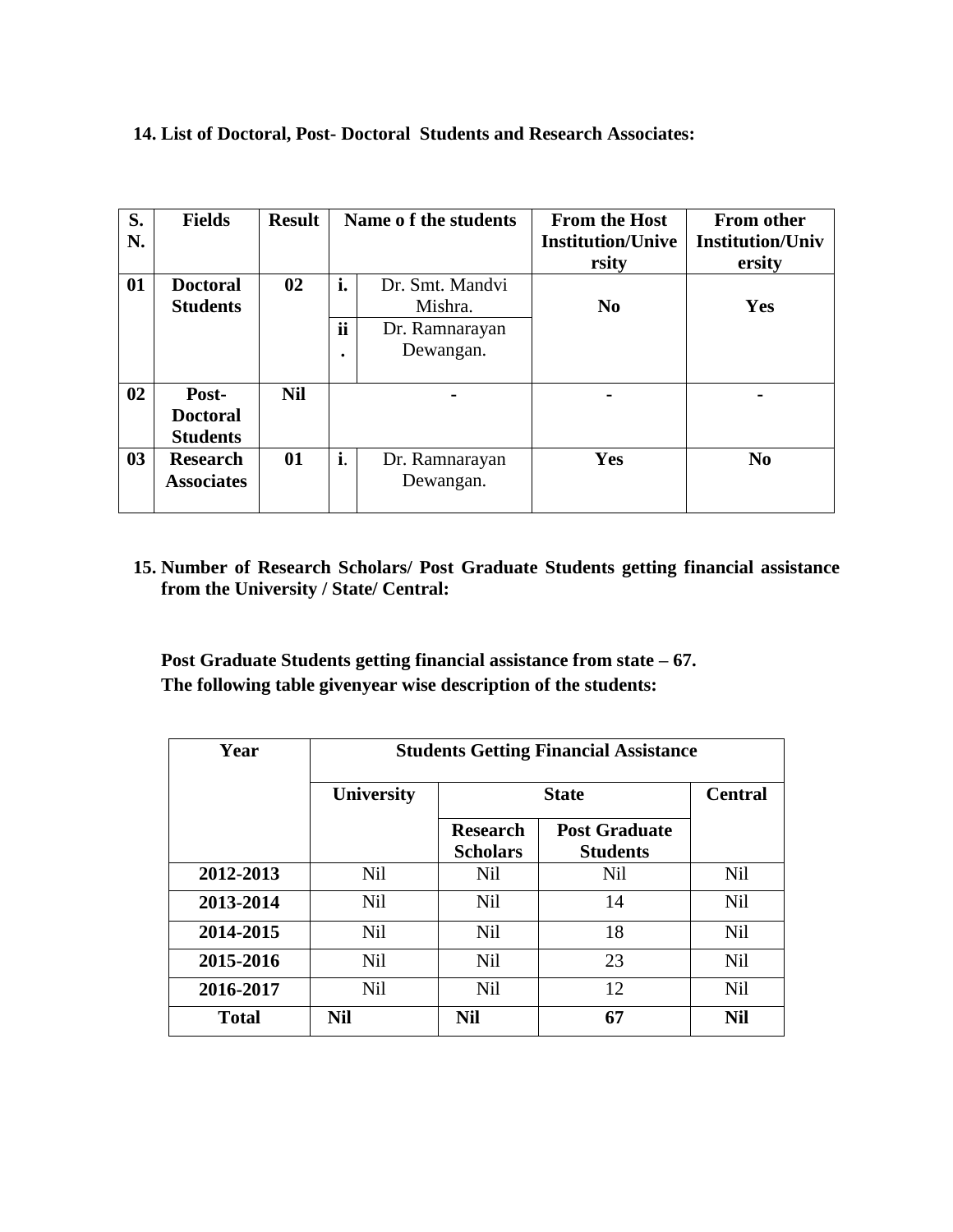| S. NO.           | <b>Name of Faculty</b>  |
|------------------|-------------------------|
| 1.               | Dr. G. K. Goswami       |
| $\overline{2}$ . | Mrs. Sapna Thakur       |
| 3.               | Ms. Leena Dewangan      |
| 4.               | Ms. Kuleshwari Deshmukh |
| 5.               | Mr. Gajendra Kumar      |
| 6.               | <b>Mrs. Anamika Ray</b> |
| 7.               | Ms. Chetna Gaur         |

# **1. LIST OF RESEARCH PAPER (EACH MEMBER) –**

### **v. DR. G. K. GOSWAMI**

| S.N | <b>BIBLIOGRAPHY</b>                                                                                         |
|-----|-------------------------------------------------------------------------------------------------------------|
|     |                                                                                                             |
| 1.  | A cosmological model of thermodynamic open universe. International Journal of theoretical Physics, 51(8),   |
|     | (2012), pp-1-10, ISSN: 1572-9575.                                                                           |
| 2.  | A Bianchi-III Cosmological Model with Imperfect Fluid, Aditi Journal of Mathematical Physics, 1(1), (2012), |
|     | pp-1-8, ISSN-1450-216X.                                                                                     |
| 3.  | Magnetized dark energy and the late time acceleration, European Physics Journal plus, (2012), ISSN-2190-    |
|     | 5444.                                                                                                       |
| 4.  | Lambda CDM-type cosmological model and observational constraints, International Journal of Theoretical      |
|     | Physics, 54, (2015), pp- 315-325.                                                                           |
| 5.  | Anisotropic string cosmological models in Heckmann-Schucking space-time, Astrophysics and Space Science,    |
|     | (2016) 361:47 DOI 10.1007/s10509-015-2629-4.                                                                |
| 6.  | Anisotropic universe with magnetized dark energy Astrophysics and Space Science, (2016) 361:119 DOI         |
|     | 10.1007/s10509-016-2708-1.                                                                                  |
| 7.  | Lambda-CDM type Heckmann-Schuking model and union 2.1 compilation, Gravitation and Cosmology, 22(4),        |
|     | $(2016)$ , pp- 1-10.                                                                                        |
| 8.  | Dark Energy Lambda Cosmology, International Journal of Mathematical Science and Engineering, 10, (2016),    |
|     | pp-191-207, ISSN 0973-9424.                                                                                 |
| 9.  | Economic and Performance Evaluation of Two Unit Cold Standby System with Hardware Failure and Human         |
|     | Error, International Journal of Applied mathematical Analysis & Application, (2017), ISSN 0973-3868.        |
| 10. | Study of Reliability Parameters of a System having two main units and a Redundant associate unit.           |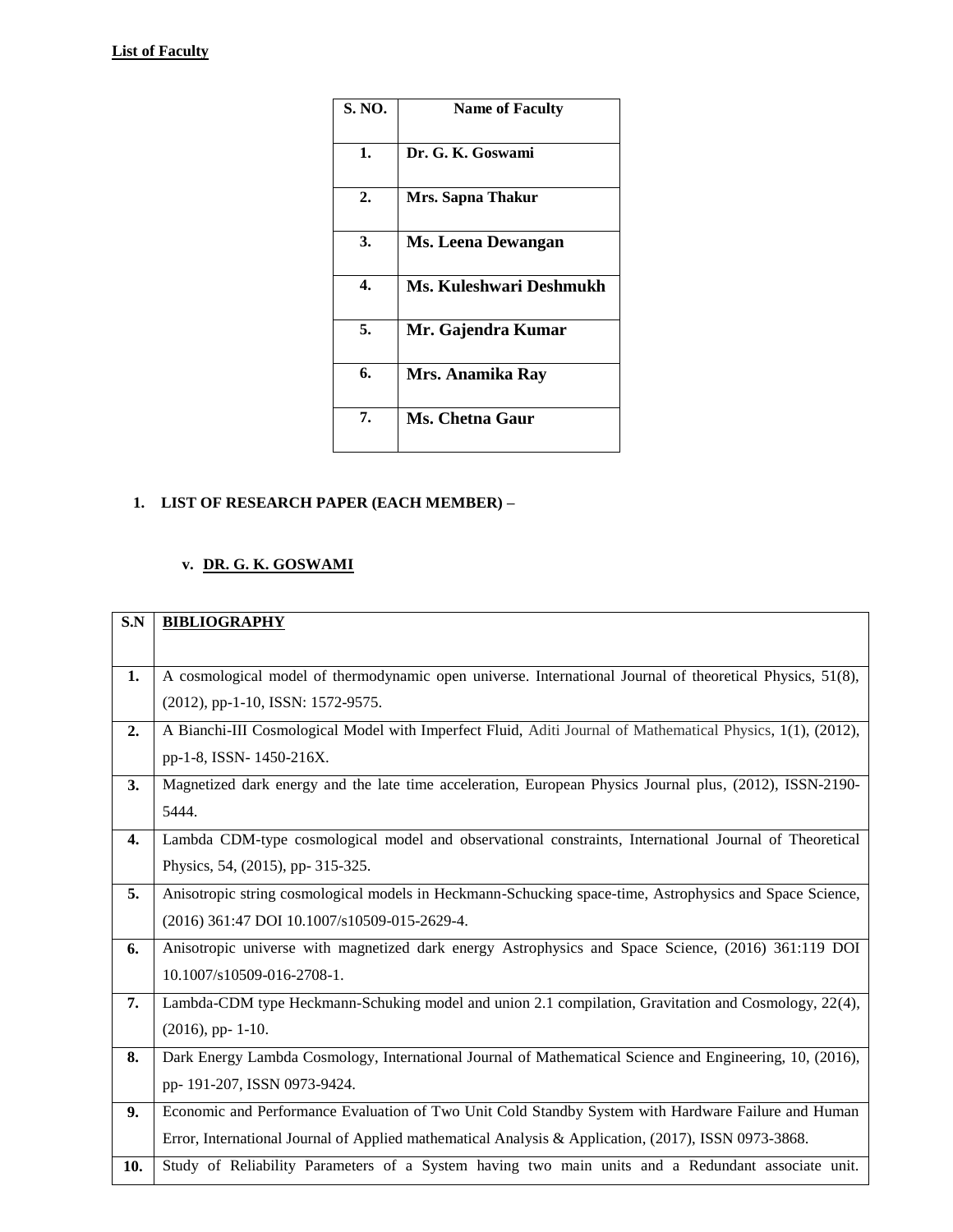**11.** Cosmological Parameters for Specially Flat Universe in BD-Theory, Research in Astronomy and Astrophysics, 17(3), (2017) DOI: 10.1088/1674-4527/17/3/27.

#### **vi. MRS. SAPNA THAKUR**

| S.N | <b>BIBLIOGRAPHY</b>                                                                                          |
|-----|--------------------------------------------------------------------------------------------------------------|
|     |                                                                                                              |
| 1.  | Prevention Measures for Thalassemia in Chhattisgarh, India: with the help of Mathematical Models, American   |
|     | Journal of Mathematics and Mathematical Sciences, 2(2), (2013), pp-193-200.                                  |
| 2.  | Incidence of Thalassemia and Sickle Cell Disease in Chhattisgarh, Central India: Using Hardy-Weinberg        |
|     | Equations, Journal of Molecular and Genetic Medicine, 9(1), (2015), pp-1-5.                                  |
| 3.  | Study The Level of Awareness Among Sindhi Families of Durg, Chhattisgarh (India): A Questionnaire Based      |
|     | Statistical Study, International Journal of Pharmacy and Pharmaceutical Sciences, 7(9), (2015), pp-341-346.  |
| 4.  | A Mathematical Model to Control the Transmission of Thalassemia Disease using Pure Fractions, Indian         |
|     | Journal of Science and Technology, 9(4), (2016), pp-1-5.                                                     |
| 5.  | Design of a Fuzzy Model for Thalassemia Disease Diagnosis: using Mamdani type Fuzzy Inference System         |
|     | (FIS), International Journal of Pharmacy and Pharmaceutical Sciences, 8(4), (2016), pp-356-361.              |
| 6.  | Detection of type of Thalassemia Disease in Patients: a Fuzzy Logic Approach, International Journal of       |
|     | Applied Pharmaceutical Sciences and Research, 1(2), (2016), pp-88-95.                                        |
| 7.  | Complex behavior of prey-predator system exhibiting group defense: A mathematical modeling study, Chaos,     |
|     | Solitons & Fractals, 100, (2017), pp-74-90.                                                                  |
| 8.  | Application of Fuzzy Logic for Presentation of an Expert Fuzzy System to Diagnose Thalassemia, International |
|     | Journal of Computer Sciences and Engineering, 5(6), (2017), pp-54-61.                                        |

### **vii.HEMANT KUMAR SAW**

| S.N | <b>BIBLIOGRAPHY</b>                                                                                          |
|-----|--------------------------------------------------------------------------------------------------------------|
|     |                                                                                                              |
| 1.  | Stochastic Modelling and Reliability Analysis of a RO Membrane System Used in Water Purification System      |
|     | with Patience –Time for Repair, International Journal of Engineering Research & Technology (IJERT), $3(2)$ , |
|     | $(2014)$ , pp-, ISSN: 2278-0181.                                                                             |
|     |                                                                                                              |
| 2.  | Profit analysis of Hulling system in Rice-mill Plant with change in demand and PM at down state subject to   |
|     | maximum operation time, International Journal of Mathematical Science and Engineering Applications, 8,       |
|     | (2014), pp-251-263, ISSN 0973-9424.                                                                          |
|     |                                                                                                              |
| 3.  | Reliability Availability Cost analysis (RAC) of Three Unit System, Journal of the Calcutta Mathematical      |
|     | Society, $12(1)$ , $(2016)$ , pp- 47-64.                                                                     |
|     |                                                                                                              |
| 4.  | Economic and Performance evaluation of a Stochastic Model with Hardware failure and Human error, Bulletin    |
|     | of Calcutta Mathematical Society, 107(5), (2015), pp- 411-420, ISSN 0008-659, UGC Sr. No. 5913 in UGC        |
|     |                                                                                                              |
|     | Notification No.F.1-2/2016 (PS).                                                                             |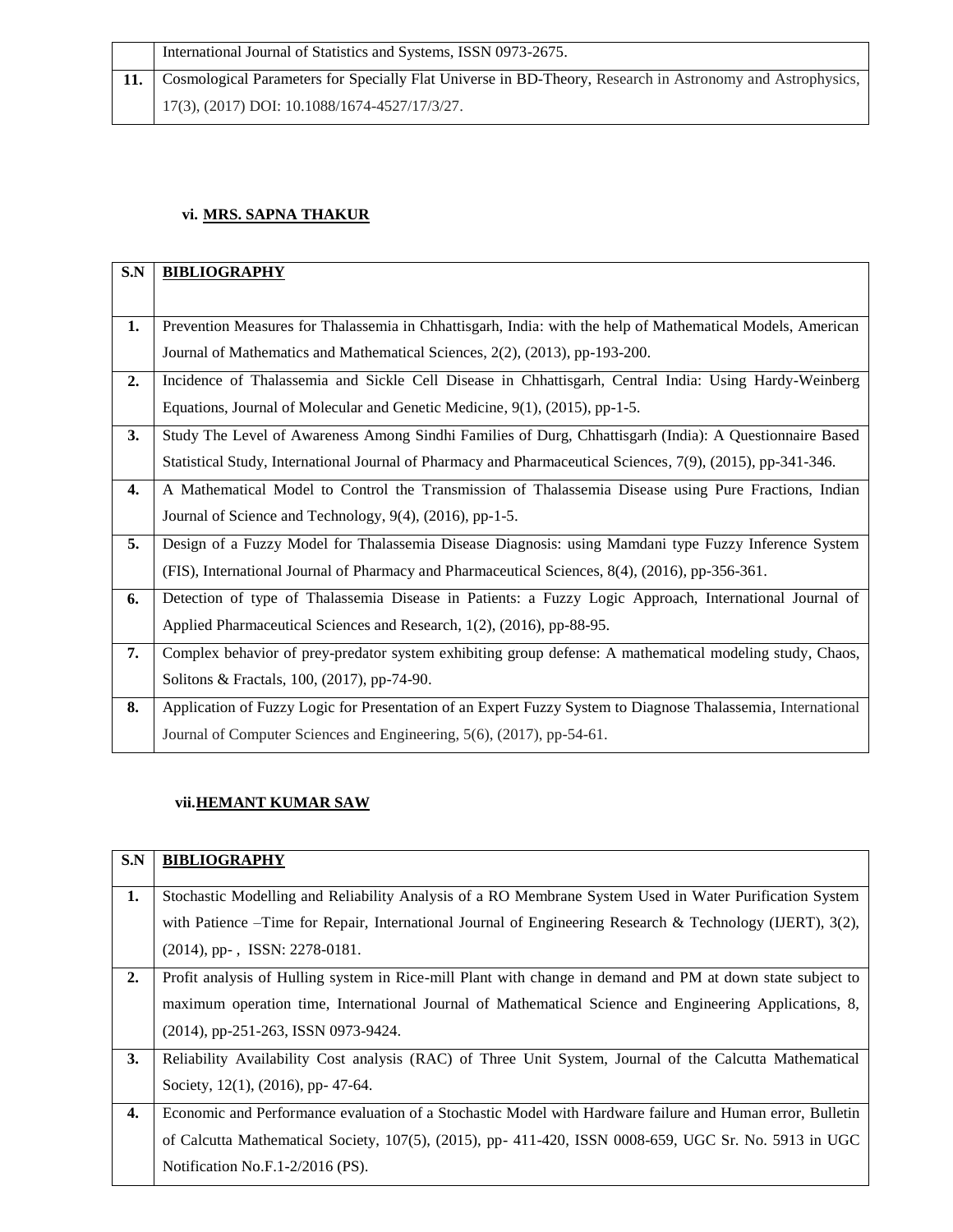| Reliability Availability Cost analysis (RAC) of Three Unit System, Journal of the Calcutta Mathematical  |
|----------------------------------------------------------------------------------------------------------|
| Society, 12(1), (2016), pp-47-64.                                                                        |
| Economic and Performance Evaluation of Two Unit Cold Standby System with Hardware Failure and Human      |
| Error, International Journal of Applied mathematical Analysis & Application, (2017), ISSN 0973-3868, UGC |
| Sr. No. 16380 in UGC Notification No.F.1-2/2016 (PS).                                                    |

# **viii. H. L. MANKER**

| <b>BIBLIOGRAPHY</b>                                                                                        |
|------------------------------------------------------------------------------------------------------------|
|                                                                                                            |
| Mtbf Analysis of the Two-Unit Series System with Raipur Facility, International Journal of Engineering And |
| Computer Science, 3(5), (2014), pp- 6043-6047, ISSN-2319-7242.                                             |
| Study of Reliability Parameters of a System with two Main, one Standby Unit & two Associate Units, Journal |
| of Advances in Mathematics, 9(3), (2014), pp- 24321-2443, ISSN: 2347-1921.                                 |
| Evaluation of Reliability Parameters of a System having three Independent Components with Repair Facility, |
| Journal of Advances in Mathematics, 11(2), (2015), pp-4053-4069, ISSN: 2347-1921.                          |
| Study of Reliability Parameters of a System having two main units and a Redundant associate unit,          |
| International Journal of Statistics and Systems, 12, (2017), pp-<br>235-250, ISSN 0973-2675.               |
|                                                                                                            |
| Reliability Availability Cost analysis (RAC) of Three Unit System, Journal of the Calcutta Mathematical    |
| Society, 12(1), (2016), pp-47-64.                                                                          |
|                                                                                                            |

#### **2. LIST OF SEMINARS (EACH MEMBER)-**

|    | DR. G. K. GOSWAMI<br>$\bf{1}$ |                          |                                                                                     |  |  |
|----|-------------------------------|--------------------------|-------------------------------------------------------------------------------------|--|--|
|    | <b>Contents of Field</b>      |                          | <b>Description</b>                                                                  |  |  |
| 1. | National Seminar              |                          | Algorithmic<br>Science<br>Recent<br>Approach On Computer<br>&<br><b>Mathematics</b> |  |  |
|    | Organized By                  |                          | Swami Shri Swaroopanand Saraswati Mahavidyalaya                                     |  |  |
|    | Date                          |                          | January 2013                                                                        |  |  |
|    | Roll                          |                          | Delivered a Guest Lecture On The Paper Was "Lamda CMD<br>Cosmology".                |  |  |
|    | National Seminar              |                          | Science<br>Recent Algorithmic Approach On<br>Computer<br>&<br><b>Mathematics</b>    |  |  |
| 2. | <b>National Seminar</b>       |                          | "Application Of Mathematical<br>Modeling In<br>Science<br>$\&$<br>Technology"       |  |  |
|    | Organized By                  |                          | BIT, Durg (C.G.)                                                                    |  |  |
|    | Date                          | L,                       | March 15th -16th, 2013                                                              |  |  |
|    | Roll                          |                          | Presented Invited Talk on "Cosmology".                                              |  |  |
| 3. | <b>National Conference</b>    | $\overline{\phantom{a}}$ | Emerging Research Trends In Mathematics And Computation                             |  |  |
|    | Organized By                  |                          | BIT, Durg (CG)                                                                      |  |  |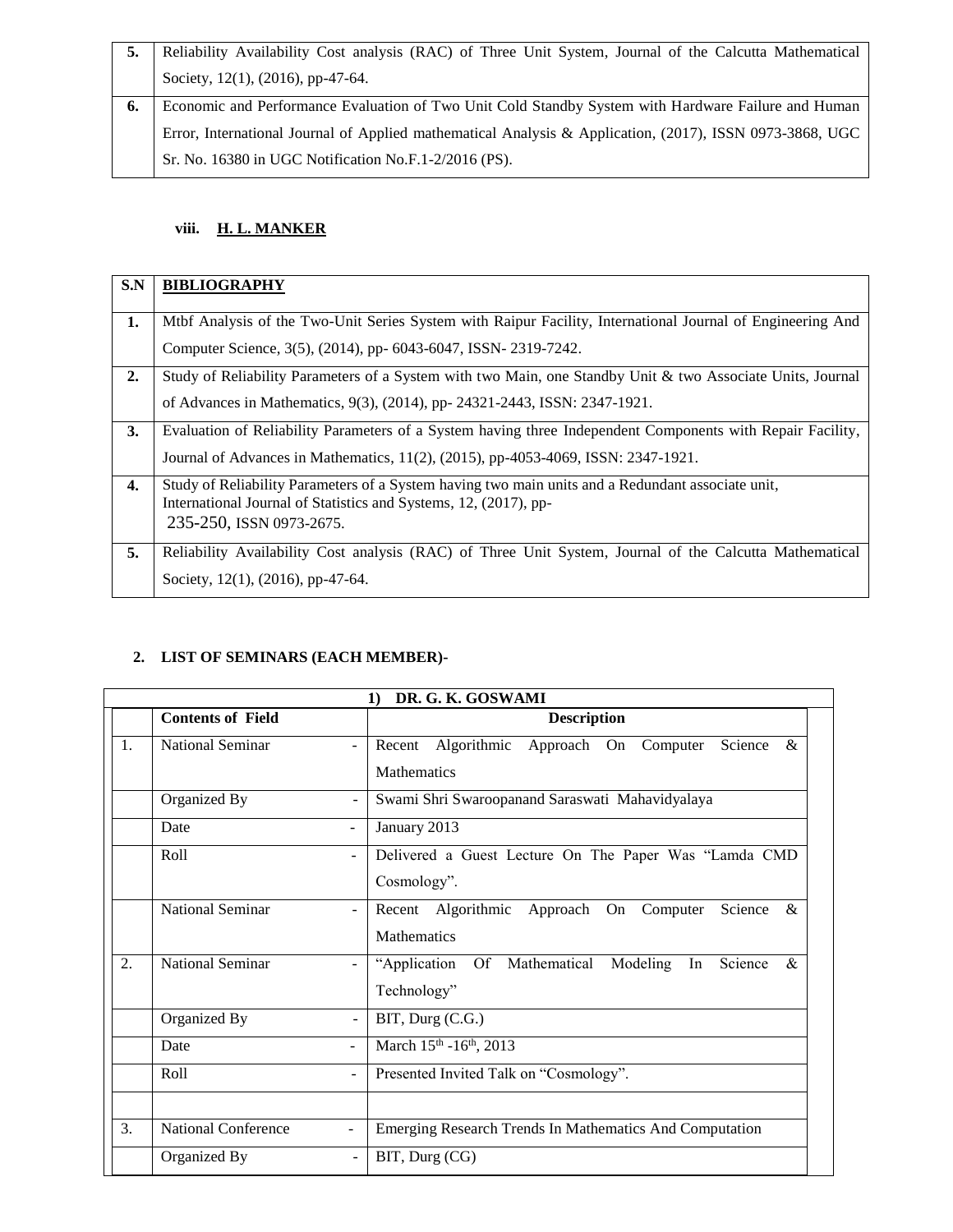|     | Date                            |                          | February 20-21, 2015                                          |
|-----|---------------------------------|--------------------------|---------------------------------------------------------------|
|     | Roll                            |                          | Delivered an Invited Talk 'In The National Conference Held    |
|     |                                 |                          | During                                                        |
|     |                                 |                          |                                                               |
| 4.  | <b>International Conference</b> | $\overline{a}$           | Emerging Research Trends In Mathematics And Computation       |
|     | Organized By                    | $\overline{a}$           | BIT, Durg (CG)                                                |
|     | Date                            |                          | February 20-21, 2015                                          |
|     | Roll                            |                          | Delivered an Invited Talk 'In The National Conference Held    |
|     |                                 |                          | During                                                        |
| 5.  | <b>International Conference</b> | $\blacksquare$           | <b>General Relativity</b>                                     |
|     | Organized By                    | $\blacksquare$           | Sant Gadge Baba Amravati University Amravati (India)          |
|     | Date                            |                          | Nov 25-28, 2015                                               |
|     | Roll                            | $\blacksquare$           | Delivered an Invited Talk "CDM Type Heckmann-Suchuking        |
|     |                                 |                          | Model & Union 2.1 Compilation".                               |
| 6.  | <b>National Seminar</b>         |                          | <b>Ancient Indian Mathematics</b>                             |
|     | Organized By                    | $\blacksquare$           | Govt. Dr. B.S.B.A. College, Dongargaon (C.G.)                 |
|     | Date                            |                          | January 22 & 23, 2016                                         |
|     | Roll                            | ÷,                       | He Has Presented A Paper & Invited Talk Entitled Astronomy &  |
|     |                                 |                          | Cosmology.                                                    |
| 7.  | <b>National Seminar</b>         |                          | <b>BITCON</b>                                                 |
|     | Organized By                    | $\overline{\phantom{a}}$ | Bhilai Institute Of Technology, Durg (C.G.)                   |
|     | Date                            |                          | January 29 & 30, 2016                                         |
|     | Roll                            | $\overline{a}$           | Delivered an Invited Talk "Dark Energy A-Cosmology".          |
| 8.  | <b>National Conference</b>      | $\overline{\phantom{0}}$ | Application Of Mathematics In Science & Engineering           |
|     | Organized By                    | $\overline{a}$           | BIT College, DURG (C.G.)                                      |
|     | Date                            |                          | March 10-11, 2016                                             |
|     | Roll                            |                          | Presentation Entitled "Dark Energy A-Cosmology".              |
|     |                                 |                          |                                                               |
| 9.  | National Conference             | $\equiv$                 | Application Of Mathematics In Science & Engineering           |
|     | Organized By                    |                          | BIT College, DURG (C.G.)                                      |
|     | Date                            | $\overline{\phantom{a}}$ | March 10-11, 2016                                             |
|     | Roll                            | Ξ,                       | Presented a Paper Entitled "Magnetized Strings In A Dominated |
|     |                                 |                          | Anisotropic Universe.                                         |
| 10. | <b>National Conference</b>      | $\overline{\phantom{a}}$ | Differential Geometry And Its Application                     |
|     | Organized By                    | $\blacksquare$           | DDU Gorakhpur University, Gorakhpur (C.G.)                    |
|     | Date                            |                          | January 27-28, 2017                                           |
|     | Roll                            | $\overline{\phantom{0}}$ | Delivered an Invited Talk On "Cosmological Parameters For     |
|     |                                 |                          | Specially".                                                   |
| 11. | <b>National Conference</b>      |                          | Challenges In Mathematics For The Development of Science And  |
|     |                                 |                          | Technology                                                    |
|     | Organized By                    | $\overline{\phantom{0}}$ | BIT College, Durg(C.G.)                                       |
|     |                                 |                          |                                                               |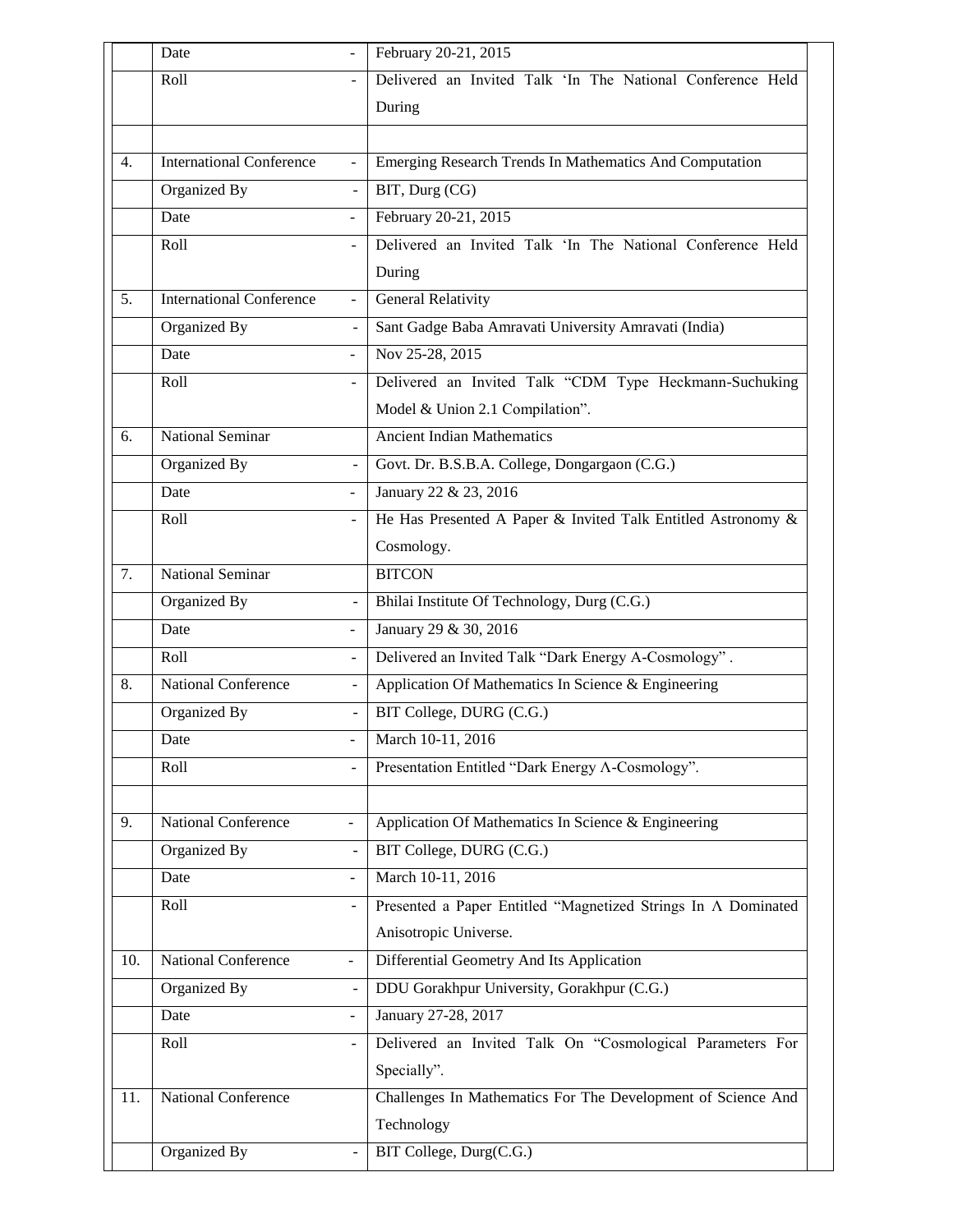| Date                       |                                                 | 28 <sup>th</sup> March 2017                                        |
|----------------------------|-------------------------------------------------|--------------------------------------------------------------------|
| Roll                       |                                                 | Delivered an invited talk entitled "Cosmological Parameters For    |
|                            |                                                 | Spatially Flat Dust Universe In Brans-Dicke Theory.                |
|                            |                                                 |                                                                    |
|                            |                                                 |                                                                    |
|                            |                                                 | 2)<br><b>MRS. SAPNA THAKUR</b>                                     |
|                            |                                                 |                                                                    |
|                            |                                                 | <b>Description</b>                                                 |
| <b>National Conference</b> |                                                 | Application of mathematical in science $&$ technology              |
| Organized By               |                                                 | Bhilai Institute Of Technology, Durg (C.G.)                        |
| Date                       | $\overline{\phantom{a}}$                        | 15-16 March 2013                                                   |
| Roll                       |                                                 | "she has attended a Seminar"                                       |
| <b>National Conference</b> | $\blacksquare$                                  | CME<br>Transfusion Medicine<br>of<br>Entitled<br>Interdisciplinary |
|                            |                                                 | Comprehension in Transfusion Medicine                              |
| Organized By               |                                                 | India Institute of Medical Sciences Raipur (C.G.)                  |
| Date                       |                                                 | 28 January 2014                                                    |
| Roll                       |                                                 | "she has attended a Conference"                                    |
|                            |                                                 | Challenges In Mathematics For The Development Of Science And       |
|                            |                                                 | Technology                                                         |
| Organized By               |                                                 | BIT College, Durg(C.G.)                                            |
| Date                       |                                                 | 28 <sup>th</sup> March 2017                                        |
| Roll                       |                                                 | She Has Presented A Paper Entitled "Thalassemia Risk Prediction    |
|                            |                                                 | Model Using Fuzzy Inference Systems: An Application Of Fuzzy       |
|                            |                                                 |                                                                    |
|                            | <b>Contents of Field</b><br>National Conference |                                                                    |

# **3. LIST OF WORKSHOPS (EACH MEMBER)-**

|    | DR. G. K. GOSWAMI<br>$\bf{1)}$ |                          |                                                                |  |  |
|----|--------------------------------|--------------------------|----------------------------------------------------------------|--|--|
|    | <b>Contents of Field</b>       |                          | <b>Description</b>                                             |  |  |
| 1. | <b>State Level Workshop</b>    | $\overline{\phantom{0}}$ | On Latex Language And Mathematics Modeling                     |  |  |
|    | Organized By                   | ۰                        | B.C.S. Govt. P.G. College, Dhamtari (C.G.)                     |  |  |
|    | Date                           | ۰                        | December 08                                                    |  |  |
|    | Roll                           | ٠                        | Topics of the Talk "Riemannian geometry A Brief Introduction". |  |  |
|    |                                |                          |                                                                |  |  |
| 2. | National Workshop              | $\overline{\phantom{a}}$ | Mathematics And Its Application In Various Field               |  |  |
|    | Organized By                   | $\overline{\phantom{a}}$ | St. Thomas College, Bhilai                                     |  |  |
|    | Date                           |                          | 21-22 January 2013                                             |  |  |
|    | <b>State Level Workshop</b>    | -                        | On Latex Language And Mathematics Modeling                     |  |  |
|    |                                |                          |                                                                |  |  |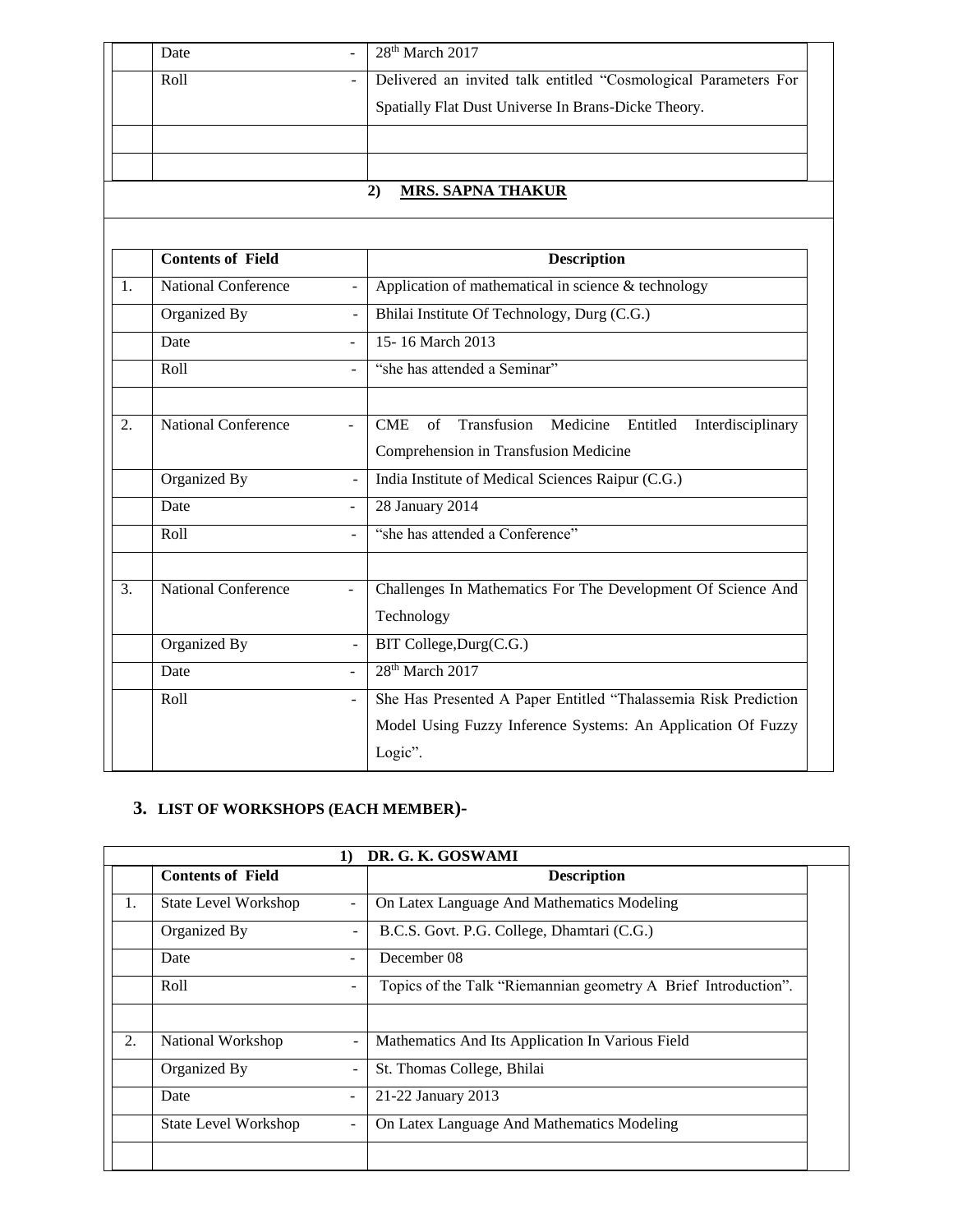| National Workshop | - On Fuzzy Sets & Its Application & General Mathematics |
|-------------------|---------------------------------------------------------|
| Organized By      | -   Govt. J.Y. Chhattisgarh College, Raipur (C.G.)      |
| Date              | January 17-19, 2013                                     |
| Roll              | Delivered an Guest Lecture On The Topics "Algebra".     |

# **2) MRS. SAPNA THAKUR**

|    | <b>Contents of Field</b>                      | <b>Description</b>                                           |
|----|-----------------------------------------------|--------------------------------------------------------------|
| 1. | National Workshop<br>$\overline{a}$           | Application of mathematics in different fields of science    |
|    | Organized By                                  | Govt. Nagarjuna P.G. College of science, (C.G.)              |
|    | Date                                          | 12-14 October 2012                                           |
|    | Roll                                          | participated in the UGC sponsored workshop                   |
|    |                                               |                                                              |
| 2. | National Workshop<br>$\overline{\phantom{0}}$ | The rich heritage of Mathematics in India                    |
|    | Organized By                                  | Govt. V.Y.T.P.G. Autonomous College of Durg, (C.G.)          |
|    | Date                                          | 26-27 October 2012                                           |
|    | Roll                                          | participated in the CCOST sponsored Workshop                 |
|    |                                               |                                                              |
| 3. | National Workshop                             | Mathematics and its application in various field             |
|    | Organized By<br>$\overline{a}$                | St. Thomas College of Durg, (C.G.)                           |
|    | Date<br>$\overline{a}$                        | 21-22 January 2013                                           |
|    | Roll<br>÷,                                    | "She has attended a Workshop"                                |
|    |                                               |                                                              |
| 4. | National Workshop                             | Deployment and collaboration of analysis reports & model     |
|    | Organized By                                  | NIT college Raipur, (C.G.)                                   |
|    | Date                                          | 1 February 2013                                              |
|    | Roll                                          | "She has attended a Workshop"                                |
| 5. | National Workshop<br>$\overline{a}$           | E-Books in                                                   |
|    | Organized By                                  | National Institute of Technology, Raipur (C.G.)              |
|    | Date                                          | 15-16 November 2013                                          |
|    | Roll                                          | "She has attended a National Workshop"                       |
| 6. | National Workshop                             | Workshop on Academic Ethics and IPR.                         |
|    | Organized By<br>$\overline{a}$                | National Institute of Technology, Raipur (C.G.).             |
|    | Date<br>۰                                     | 04-05 April 2014.                                            |
|    | Roll                                          | "She has attended a Workshop".                               |
|    |                                               |                                                              |
| 7. | National Workshop                             | National Level Workshop on General Relativity and Cosmology. |
|    | Organized By                                  | Kalyan P. G. College, Bhilai Nagar, Chhattisgarh.            |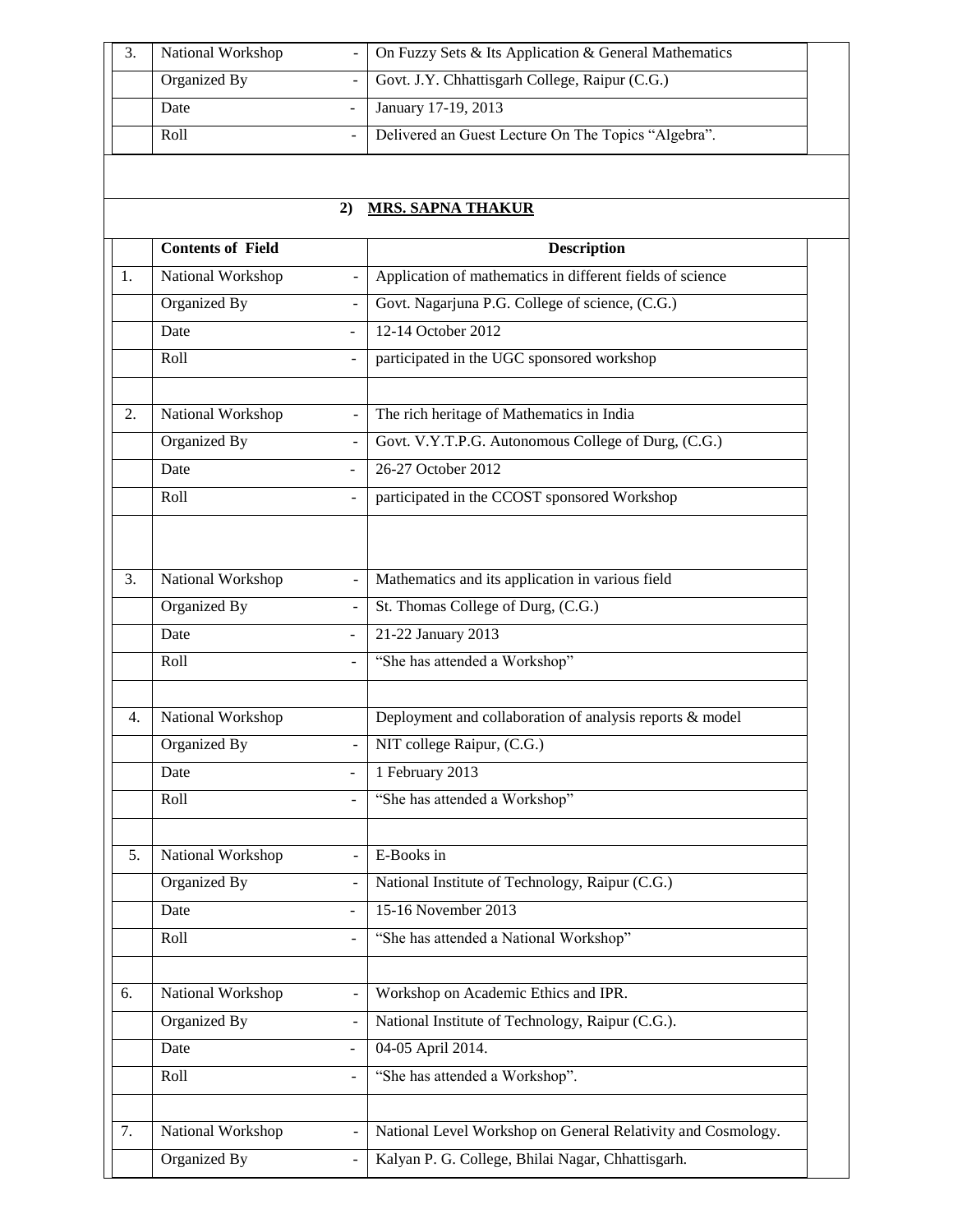| Date       | 08-09 February $2016$         |
|------------|-------------------------------|
| Roll<br>÷. | "She has attended a Workshop" |

#### **4. ORIENTATION/REFRESHERS ATTENDED (EACH MEMBER) -**

| S.NO. | <b>Drientation</b> | refreshers    | Short term course | vear               |
|-------|--------------------|---------------|-------------------|--------------------|
| . .   | Nil                | $T^*T$<br>N11 | ບຸ                | 2013<br>2015<br>┒- |

Description of Short term courses attended by Mrs. Sapna Thakur given as follows-

|    | 1) Mrs. Sapna Thakur             |                                                                |  |  |  |
|----|----------------------------------|----------------------------------------------------------------|--|--|--|
|    | <b>Contents of Field</b>         | <b>Description</b>                                             |  |  |  |
| 1. | National<br>Short Term<br>Level  | Mat lab Based Design and Implementation of Advanced Control,   |  |  |  |
|    | course                           | Signal and Image Processing Algorithm                          |  |  |  |
|    | Organized By                     | National Institute of Technology, Raipur (C.G.)                |  |  |  |
|    | Date<br>$\frac{1}{2}$            | 16-21 August 2013                                              |  |  |  |
|    | Roll<br>$\blacksquare$           | "She has attended a Short Term Course"                         |  |  |  |
|    |                                  |                                                                |  |  |  |
| 2. | National Level Short Term        | A Glimpse of Differential Equations in Science and Engineering |  |  |  |
|    | Course                           |                                                                |  |  |  |
|    | Organized By<br>$\overline{a}$   | National Institute of Technology, Raipur (C.G.)                |  |  |  |
|    | Date                             | 10-14 March 2014                                               |  |  |  |
|    | Roll<br>$\overline{\phantom{a}}$ | "She has attended a Short Term Course".                        |  |  |  |
|    |                                  |                                                                |  |  |  |
| 3. | National Level Short Term        | Mathematical Modeling in Science and Engineering.              |  |  |  |
|    | Course                           |                                                                |  |  |  |
|    | Organized By                     | National Institute of Technology, Raipur (C.G.).               |  |  |  |
|    | Date<br>$\overline{\phantom{a}}$ | 02-06 July 2014.                                               |  |  |  |
|    | Roll                             | "She has attended a Short Term Course"                         |  |  |  |
|    |                                  |                                                                |  |  |  |
| 4. | National Level Short Term        | Training on Uses of E-Resources                                |  |  |  |
|    | Course                           |                                                                |  |  |  |
|    | Organized By                     | National Institute of Technology, Raipur (C.G.)                |  |  |  |
|    | Date<br>$\overline{a}$           | 10 September 2014                                              |  |  |  |
|    | Roll                             | "She has attended a Short Term Program"                        |  |  |  |
|    |                                  |                                                                |  |  |  |
| 5. | National Level Short Term        | Current Trends in Applied Mathematics: Applications and Future |  |  |  |
|    | Course                           | Aspects.                                                       |  |  |  |
|    | Organized By<br>$\overline{a}$   | National Institute of Technology, Raipur (C.G.).               |  |  |  |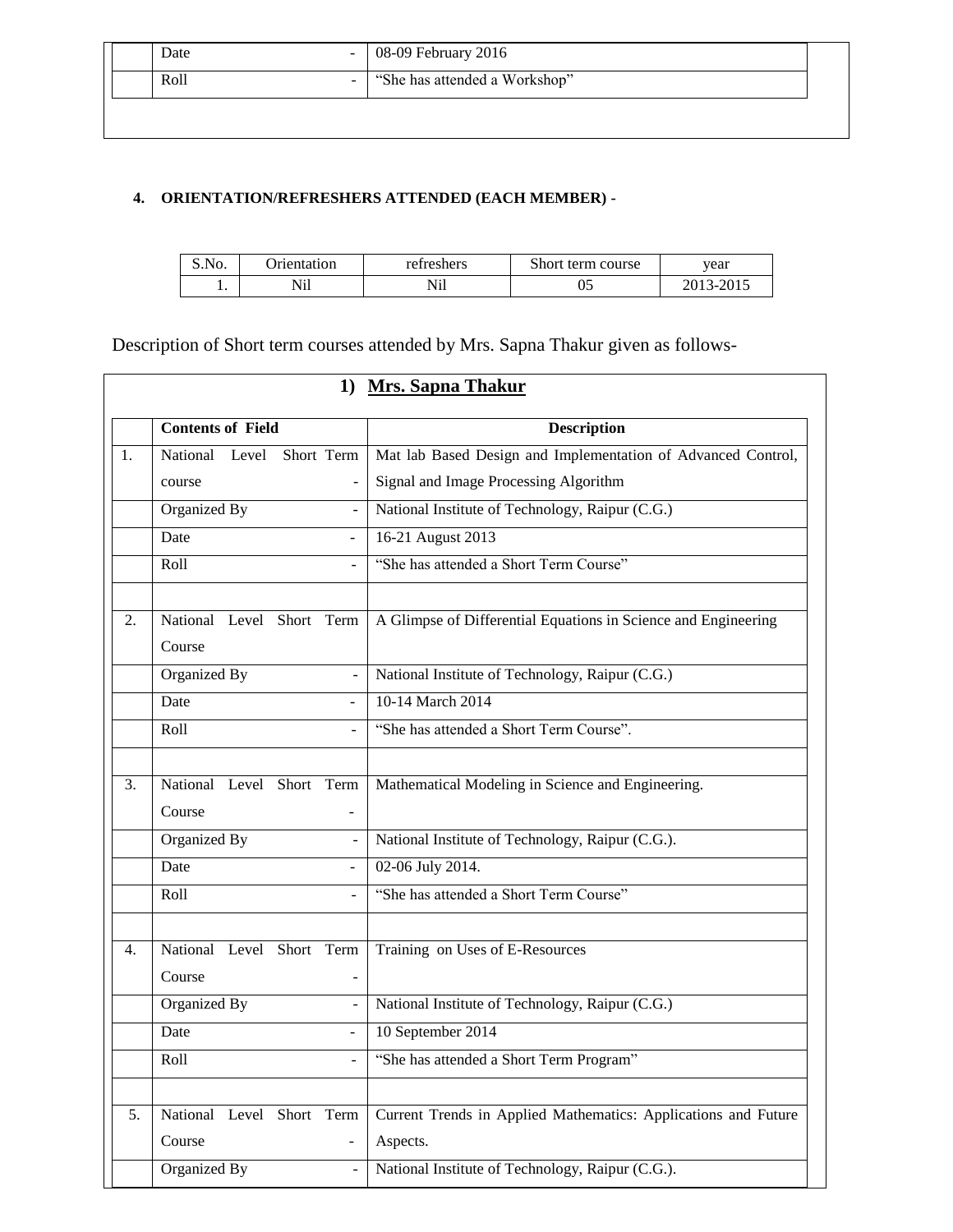|  | Date<br>$\sim$           | 06-10 July 2015.                       |
|--|--------------------------|----------------------------------------|
|  | Roll<br>$\sim$ 100 $\mu$ | "She has attended a Short Term Course" |

#### **5. MEMBERSHIP (STATE/NATIONAL/INTERNATIONAL BODIES)**

#### **1) Dr. G. K. GOSWAMI**

| <b>S. No.</b> | Name of bodies                                             | <b>Year of Membership</b> |
|---------------|------------------------------------------------------------|---------------------------|
|               | General Relativity and Gravitation, Society (GRG, Society) | 1997                      |
|               | Tensor Society of India (TSI)                              | 2016                      |

#### **6. DETAILS OF LECTURES (AS A RESOURCE PERSON/ SUBJECT EXPERT)**

#### **1) Dr. G. K. GOSWAMI**

| S.<br>NO. | <b>Level</b>  | Venue visited                                                | <b>Title</b>                                                                             | year                              |
|-----------|---------------|--------------------------------------------------------------|------------------------------------------------------------------------------------------|-----------------------------------|
| 1.        | National      | B.C.S. Govt. P. G. College                                   | Riemannian Geometry, A                                                                   | $(8 \text{ to } 9) - 12 - 2012$   |
|           |               | Dhamtari                                                     | <b>Brief Introduction</b>                                                                |                                   |
| 2.        | National      | Govt. J. Y. College, Raipur,<br>C.G.                         | Algebra                                                                                  | (17 to 19)-01-2013                |
| 3.        | National      | ST. Thomas College, Bhilai                                   | The Dynamic Universe                                                                     | (21 to 22)-01-2013                |
| 4.        | National      | Swami Shri Swaroopanand<br>Saraswati Mahavidyalya,<br>Bhilai | Lambda CMD Cosmology                                                                     | 23-01-2013                        |
| 5.        | National      | BIT, Durg                                                    | Presented Talk on Cosmology                                                              | $(15 \text{ to } 16) - 03 - 2013$ |
| 6.        | National      | BIT, Durg                                                    | <b>Introduction To Cosmology</b>                                                         | (20 to 21)-01-2015                |
| 7.        | National      | Govt. Digvijay P.G. College,<br>Rajnandgaon, C. G.           | Lecture on "Science for<br>Development of India"                                         | 25-02-2015                        |
| 8.        | International | SGB Amravati University,<br>India                            | Lambda CMD type<br>Heckmann Suchuking Model<br>and Union 2.1 Compilation                 | (25 to 28)-11-2015                |
| 9.        | National      | Govt. Dr. B.S.B.A. College,<br>Dongargaon, C.G.              | <b>Astronomy and Cosmology</b>                                                           | (22 to 23)-01-2016                |
| 10.       | National      | BIT, Durg                                                    | Dark Energy Lambda-<br>Cosmology                                                         | (29 to 30)-01-2016                |
| 11.       | National      | BIT, Durg                                                    | Dark Energy Lambda-<br>Cosmology                                                         | $(10 to 11)-03-2016$              |
| 12.       | National      | SGB Amravati University,<br>India                            | Magnetised String in Lambda<br>Dominated Anisotropic<br>Universe                         | $(17 \text{ to } 18)$ -06-2016    |
| 13.       | National      | GLA, University Mathura                                      | CDM Type Lambda in<br>Specially Homogenous and<br>Anisotropic Universe                   | (17 to 22)-10-2016                |
| 14.       | National      | DDU Gorakhpur, University                                    | <b>Cosmological Parameters for</b><br>Specially Homogenous and<br>Isotropic BD- Universe | (27 to 28) -01-2017               |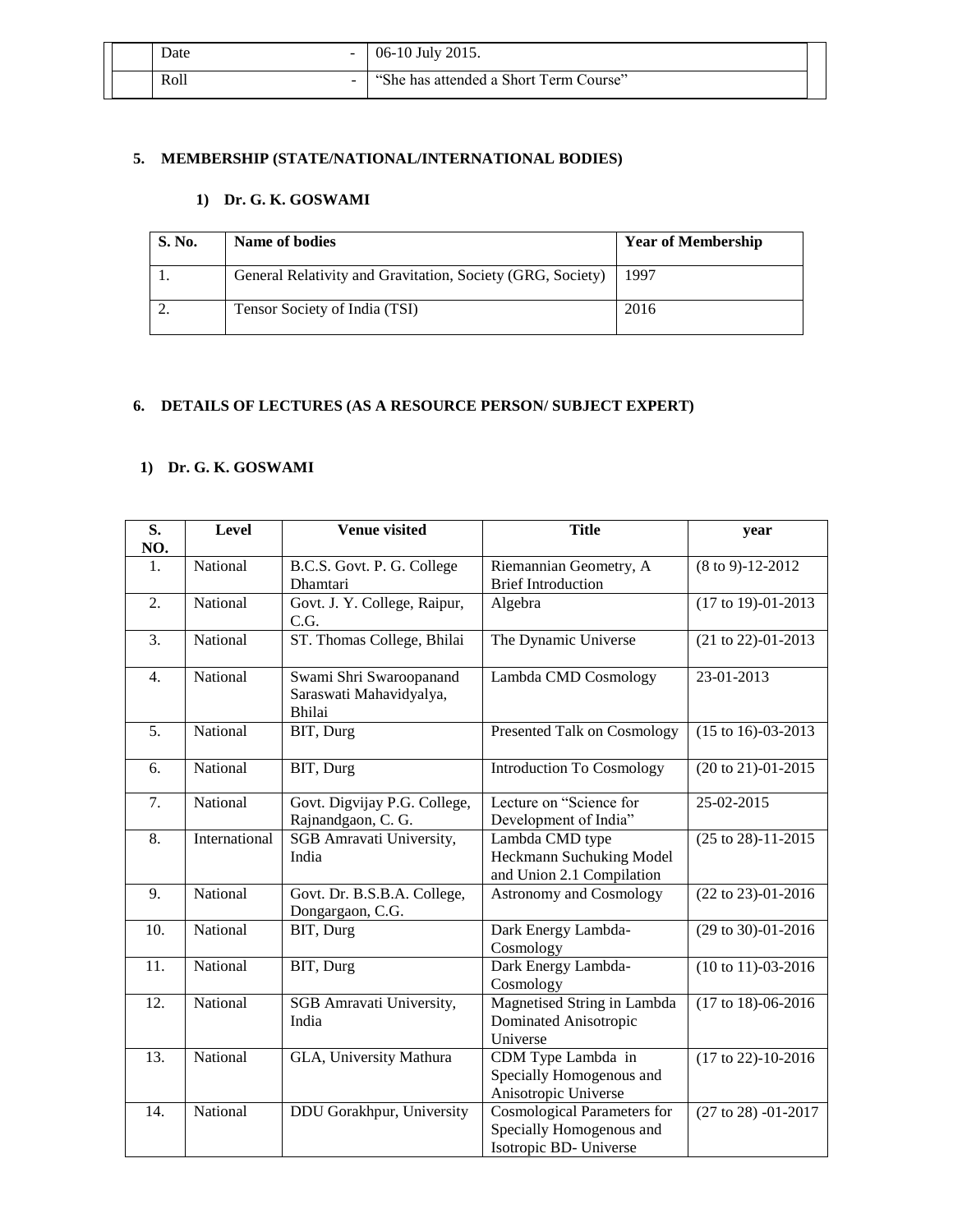| 15. | National | BIT, Durg               | Cosmological Parameters for       | 28-03-2017          |
|-----|----------|-------------------------|-----------------------------------|---------------------|
|     |          |                         | <b>Specially Flat Dust Filled</b> |                     |
|     |          |                         | Universe in Brans-Dicke           |                     |
|     |          |                         | Theory                            |                     |
| 16. | National | GLA, University Mathura | Cosmological Models in            | $26-06-2017$ to 06- |
|     |          |                         | Special Reference of Lambda       | 07-2017             |
|     |          |                         | <b>CMD</b> Cosmology              |                     |

#### **7. EVENTS ORGANIZED (DEPARTMENTAL)**

| S. NO. | Name of events                            | Year | Date            |
|--------|-------------------------------------------|------|-----------------|
|        | <b>Madhava Mathematics</b><br>Competition | 2013 | $6 - 01 - 2013$ |
|        | Madhava Mathematics<br>Competition        | 2014 | 5-01-2014       |
| 3.     | <b>Madhava Mathematics</b><br>Competition | 2017 | 8-01-2017       |

# **8. Paper Citing (If Any)**

| 1) Dr. G. K. GOSWAMI |                                                                                                                                     |                                                                           |                     |                            |  |  |
|----------------------|-------------------------------------------------------------------------------------------------------------------------------------|---------------------------------------------------------------------------|---------------------|----------------------------|--|--|
| S.N                  | Name of the Paper                                                                                                                   | Name of the Journal                                                       | <b>Cita</b><br>tion | <b>ISSN Number</b>         |  |  |
| $\mathbf{1}$         | cosmological<br>of<br>model<br>A<br>thermodynamic open universe                                                                     | International Journal of<br><b>Theoretical Physics</b>                    | $\mathbf{1}$        | ISSN: 1572-9575            |  |  |
| 2.                   | Magnetized dark energy and the late<br>time acceleration                                                                            | The European Physical<br>Journal Plus (Springer)                          | 10                  | ISSN: 2190-5444            |  |  |
| 3.                   | \$A\$CDM-type cosmological model and<br>observational constraints                                                                   | International Journal of<br><b>Theoretical Physics</b>                    | 5                   | ISSN: 1572-9575            |  |  |
| $\boldsymbol{4}$ .   | Anisotropic string cosmological models<br>in Heckmann-Schucking space-time.                                                         | Astrophysics<br>and<br>Space Science                                      | 3                   | <b>ISSN: 1572-</b><br>946X |  |  |
| 5.                   | Anisotropic universe with magnetized<br>dark energy Astrophys Space.                                                                | Astrophysics<br>and<br>Space Science                                      | 2                   | <b>ISSN: 1572-</b><br>946X |  |  |
| 2) Mrs. SAPNA THAKUR |                                                                                                                                     |                                                                           |                     |                            |  |  |
| $\mathbf{1}$ .       | Incidence of Thalassemia and Sickle<br>Cell Disease in Chhattisgarh, Central<br>India: Using Hardy-Weinberg Equations.              | Journal of Molecular<br>and Genetic Medicine                              | $\overline{3}$      | ISSN: 1747-0862            |  |  |
| 2.                   | A Mathematical Model to Control the<br>Transmission of Thalassemia Disease<br>using Pure Fractions.                                 | Indian<br>Journal<br>of<br>Science and Technology                         | $\mathfrak{D}$      | $ISSN: 0974-$<br>5645      |  |  |
| 3.                   | Design<br>of<br>Fuzzy<br>Model<br>for<br>a<br>Thalassemia Disease Diagnosis: using<br>Mamdani type Fuzzy Inference System<br>(FIS). | International Journal of<br>Pharmacy<br>and<br>Pharmaceutical<br>Sciences | 2                   | <b>ISSN 0975 -</b><br>1491 |  |  |